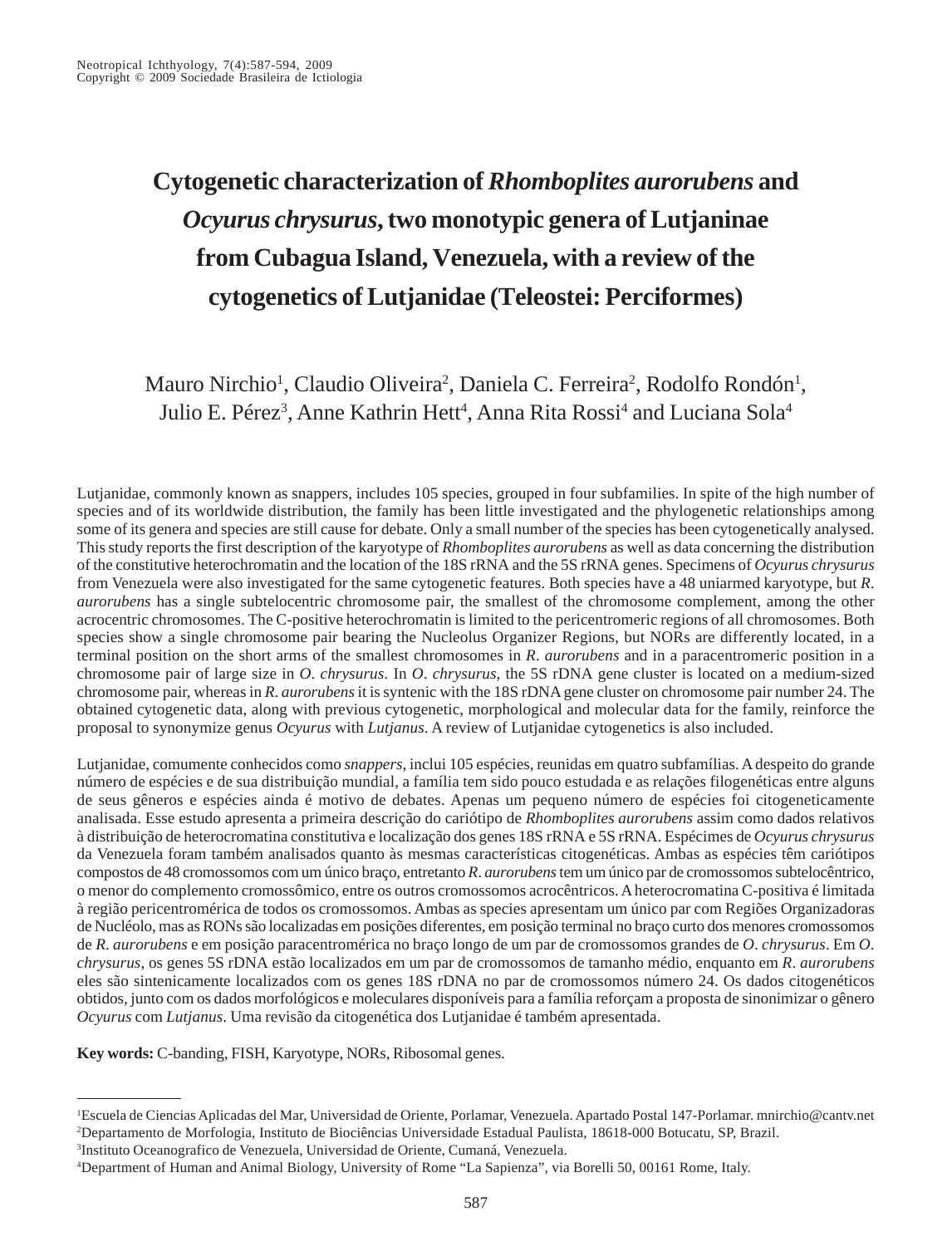#### **Introduction**

Snappers (Perciformes, Lutjanidae) are reef-associated marine fish which are distributed worldwide in the tropical and sub-tropical regions. The family includes 105 species grouped in four subfamilies (Paradichthyinae, Etelinae, Lutjaninae and Apsilinae) and 17 genera (Nelson, 2006). Lutjaninae is the largest subfamily and includes approximately 70 species, grouped in six genera: *Lutjanus*, with 64 species, *Macolor* and *Pinjalo*, with two species each, and three monotypic genera, *Hoplopagrus*, *Ocyurus* and *Rhomboplites* (Nelson, 2006). In spite of the high number of species and its worldwide distribution, the family has been little investigated, and contradictory results have been obtained concerning the phylogenetic relationships and the taxonomic status of some of its genera and species. For example, the validity of the genus *Ocyurus* has been extensively discussed (Anderson, 1967; Davis *&* Birdsong, 1973; Domeier *&* Clarke, 1992; Chow *&* Walsh, 1992; Loftus, 1992), leading some authors to propose the synonymization of *Ocyurus* with the genus *Lutjanus* (Loftus, 1992; Clarke *et al*., 1997).

Until quite recently, the number of snapper species whose karyotype had been described was limited to four (Rishi, 1973; Choudhury *et al*., 1979; Raghunath & Prasad, 1980; Ueno & Ojima, 1992) and for three of them only the Giemsa features had been reported. However, in 2008, three different studies added new data, mainly for species of the genus *Lutjanus* (Nirchio *et al*., 2008; Rocha & Molina, 2008; Ueno & Takai, 2008), reporting karyotypes as well as several finer cytogenetic features. All these studies have shown that a general chromosome homogeneity occurs within the family, but that derived karyotypes can also be found, whose phylogenetic interpretation remains unclear. Therefore, further data on other snapper species are needed to obtain a more general picture of the karyoevolutive trends in the family.

This study continues a cytogenetic survey of Venezuelan snappers (Nirchio *et al*., 2008, Table 1) by extending the investigation to the two monotypic genera, *Ocyurus* and *Rhomboplites*, which, along with *Lutjanus*, represent the three genera of Lutjaninae, with a total of 12 species, existing in Venezuela (Cervigón, 1993). The two monotypic species, *Ocyurus chrysurus*, the yellowtail snapper, and *Rhomboplites aurorubens*, the vermilion snapper, have an almost overlapping western Atlantic distribution, extending southwards from Massachusetts, USA, and Bermuda to southeastern Brazil, including the Gulf of Mexico and Caribbean Sea (Allen, 1985; Froese & Pauly, 2008). This study reports the first description of the karyotype of *R*. *aurorubens* and reports, in both species, data on the distribution of the constitutive heterochromatin and the locations of the 18S rRNA and the 5S rRNA genes obtained by conventional (Giemsa staining, C-banding, silver staining) and molecular techniques (Fluorescent *In Situ* Hybridization - FISH). A review of the available karyological literature of Lutjanidae is also presented.

#### **Material and Methods**

Cytogenetic analyses were performed on nine specimens (five males and four females) of *Rhomboplites aurorubens* and on four unsexed specimens of *Ocyrus chrysurus* captured in Cubagua Island, Venezuela. Voucher specimens were deposited at the Ichthyology collection of the Escuela de Ciencias Aplicadas del Mar (ECAM), Universidad de Oriente.

Twenty four hours prior to chromosome preparations, the fish were intramuscularly injected with a yeast glucose solution (Lee & Elder, 1980) for mitosis stimulation. Chromosomes were obtained from kidney cells according to Foresti *et al*. (1993). C-bands were obtained according to the method described by Sumner (1972). For the detection of the active Nucleolus Organizer Regions (NORs), the chromosome sites where major ribosomal genes -18S, 5.8S and 28S- are clustered, slides were stained with silver nitrate using the method of Howell & Black (1980).

The 18S and 5S rDNA sites were also identified by Fluorescent *In Situ* Hybridization (FISH), according to the method of Pinkel *et al*. (1986). A sequence of 1,800 base pairs of the 18S rRNA gene of *Oreochromis niloticus* (Nile tilapia), cloned in pGEM-T plasmid, was used as a probe to localize sites of 45S rDNA. Polymerase Chain Reaction (PCR) products containing 5S rDNA repeats from *O*. *chrysurus* were used as probes for the chromosome mapping of 5S rDNA. DNA was extracted from muscle (Sambrook & Russel, 2001) and the 5S rDNA repeats were generated by PCR with the primers 5SA (5'TAC GCC CGA TCT CGT CCG ATC3') and 5SB (5'CAG GCT GGT ATG GCC GTA AGC3') according to Martins & Galetti Jr. (1999).

The 18S rDNA and 5S rDNA probes were labeled by PCR with biotin-14-dATP for the single-FISH experiments. In the case of *R*. *aurorubens*, a double-FISH with both probes was carried out by labeling the 18S rDNA with 11-dUTP digoxigenin and 5S rDNA with biotin-14-dATP. Biotin signals were detected and amplified by a two-round application of Avidin-FITC/biotinilated Anti-avidin. Digoxigenin signals were not amplified and were detected by Anti-digoxigenin/ rhodamine. Chromosomes were counter-stained with Propidium Iodide (50 µg/ml) or DAPI diluted in Antifade.

The mitotic figures were photographed using a Motic B400 microscope equipped with a Moticam 5000C digital camera. FISH metaphases were photographed with a photomicroscope Olympus BX61 equipped with a DP70 digital camera.

## **Results**

The counts of diploid metaphasic cells revealed a modal diploid number of  $2n = 48$  uniarmed chromosomes (NF = 48) in both species. However, in *R*. *aurorubens* (Fig. 1a) a single subtelocentric chromosome pair, the smallest of the chromosome complement, is present among the acrocentrics, while in *O*. *chrysurus* (Fig. 1b) all chromosomes are acrocentric. The chromosomes exhibit very small differences in size, thus, the precise classification of chromosomes in homologous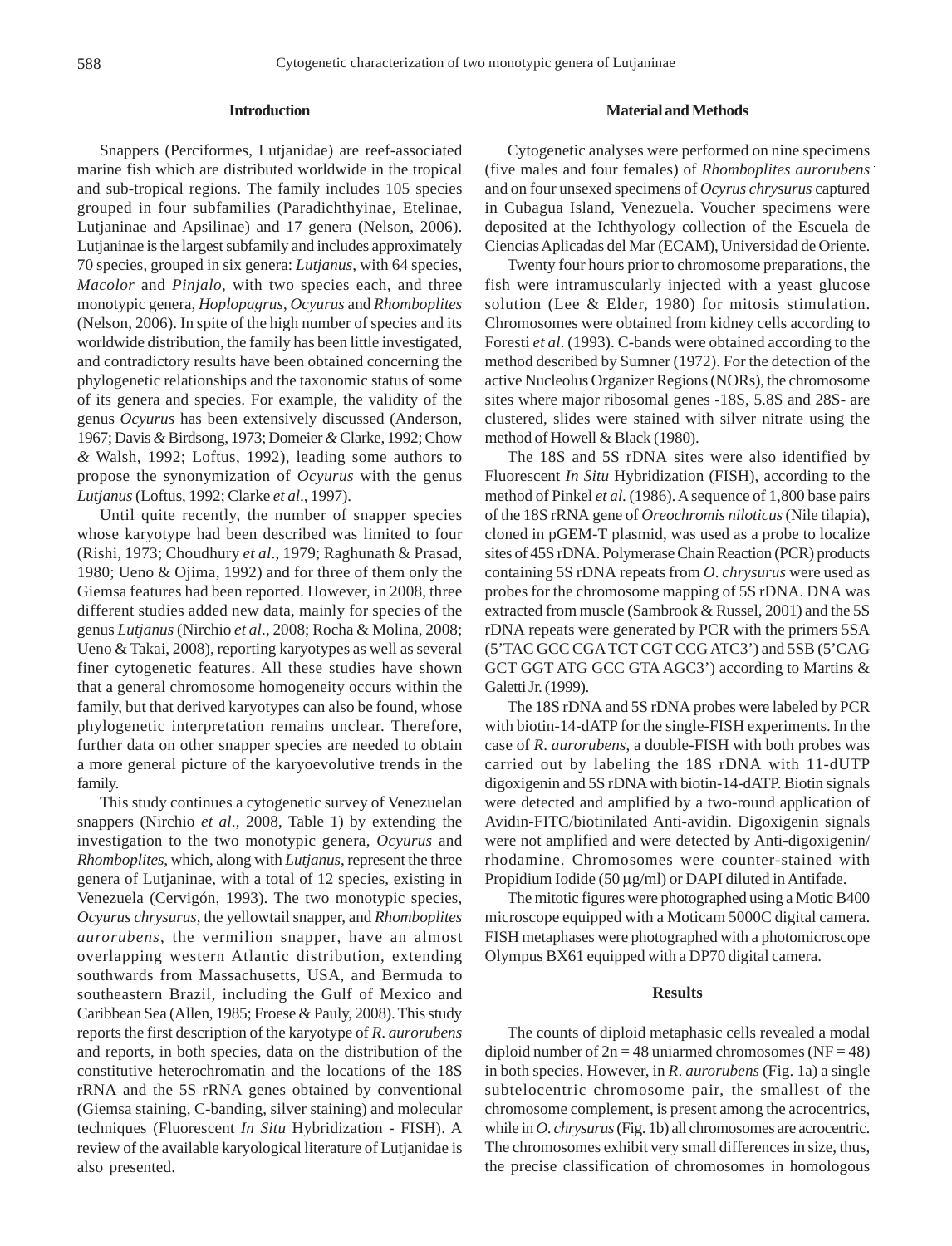**Table 1.** Karyological studies in Lutjanidae (FN = Fundamental Number of chromosome arms; a = acrocentrics; m = metacentrics;  $M =$  male;  $F =$  female). \*chromosome pair number as explicitly reported by the authors or as deduced from figures in the original papers; \*\* na = not available.

| <b>Species</b>                        |          | 2 n Karyotype FN C-bands |    |     | Ag-NORs<br>number | FISH-<br><b>NORs</b><br>number | Main NOR-bearing<br>chromosome<br>pair size<br>(classification*) | FISH-<br>5S rDNA<br>number | 5S rDNA-<br>bearing<br>chromosome<br>pair size<br>(classification) | References              |
|---------------------------------------|----------|--------------------------|----|-----|-------------------|--------------------------------|------------------------------------------------------------------|----------------------------|--------------------------------------------------------------------|-------------------------|
| Lutjanus alexandrei                   | 48       | 48a                      | 48 | $+$ | 2                 | $na**$                         | large $(2)$                                                      | na                         | na                                                                 | Rocha & Molina, 2008    |
| L. analis                             | 48       | 48a                      | 48 | $+$ | 2                 | na                             | large $(5)$                                                      | na                         | na                                                                 | Rocha & Molina, 2008    |
| L. analis                             | 48       | 48a                      | 48 | $+$ | $\overline{2}$    | 2                              | large $(6)$                                                      | 2                          | median(9)                                                          | Nirchio et al., 2008    |
| L. argentimaculatus                   | 48       | 48a                      | 48 | na  | na                | na                             | na                                                               | na                         | na                                                                 | Raghunat & Prasad, 1980 |
| L. cyanopterus                        | 48       | 48a                      | 48 | $+$ | 2                 | na                             | large $(2)$                                                      | na                         | na                                                                 | Rocha & Molina, 2008    |
| L. griseus                            | 48       | 48a                      | 48 | $+$ | $2 - 4$           | $2 - 6$                        | large $(6)$                                                      | 2                          | medium $(9)$                                                       | Nirchio et al., 2008    |
| L. jocu                               | 48       | 48a                      | 48 | $+$ | $2 - 4$           | na                             | large $(2)$                                                      | na                         | na                                                                 | Rocha & Molina, 2008    |
| L. kasmira                            | 48       | 48a                      | 48 | na  | na                | na                             | na                                                               | na                         | na                                                                 | Choudhury et al., 1979  |
| L. kasmira                            | 48       | 48a                      | 48 | $+$ | 2                 | na                             | large $(6)$                                                      | na                         | na                                                                 | Ueno & Takai, 2008      |
| L. quinquelineatus<br>F<br>M          | 48<br>47 | 48a<br>$1m+46a$          | 48 | $+$ | $\overline{2}$    | na                             | large $(6)$                                                      | na                         | na                                                                 | Ueno & Takai, 2008      |
| L. russellii                          | 48       | 48a                      | 48 | $+$ | $\overline{2}$    | na                             | large $(6)$                                                      | na                         | na                                                                 | Ueno & Ojima, 1992      |
| L. sanguineus                         | 48       | 48a                      | 48 | na  | na                | na                             | na                                                               | na                         | na                                                                 | Rishi, 1973             |
| L. synagris Cytotype I<br>Cytotype II | 48<br>47 | 48a<br>$1m+46a$          | 48 | $+$ | 2                 | 2                              | small $(24)$                                                     | $\overline{2}$             | medium $(9)$                                                       | Nirchio et al., 2008    |
| L. synagris                           | 48       | 48a                      | 48 | $+$ | $\overline{c}$    | na                             | small $(23)$                                                     | na                         | na                                                                 | Rocha & Molina, 2008    |
| Ocyurus chrysurus                     | 48       | 48a                      | 48 | $+$ | $\overline{c}$    | na                             | large $(2)$                                                      | na                         | na                                                                 | Rocha & Molina, 2008    |
| Ocyurus chrysurus                     | 48       | 48a                      | 48 | $+$ | $\overline{2}$    | 2                              | large $(6)$                                                      | 2                          | medium $(9)$                                                       | Present study           |
| Rhomboplites aurorubens               | 48       | $2st+46a$                | 48 | $+$ | $\overline{2}$    | $\mathfrak{2}$                 | small $(24)$                                                     | 2                          | small $(24)$                                                       | Present study           |

pairs is not possible, with the exception of a large chromosome pair (numbered 6) in *O*. *chrysurus*, which shows a conspicuous secondary constriction, and chromosome pair number 24 in both species, clearly the smallest of the chromosome complement.

In both species, C-banding showed C-positive blocks of heterochromatin at the pericentromeric regions of all chromosomes (Fig. 2a-b), which were quite conspicuous in one of the largest chromosome pairs of *R*. *aurorubens* (Fig. 2a). In this latter species, the short arms of the subtelocentric chromosome pair 24 are also C-positive (Fig. 2a).

The analysis of the nucleolus organizer regions with the

Ag-NOR technique sequential to Giemsa staining (Fig. 3), detected a maximum of two Ag-positive signals in both species. In *R*. *aurorubens*, the Ag-positive signals are located along the short arms of chromosome pair 24 (Fig. 3b), which are often heteromorphic and may appear heteropycnotic in Giemsa (Fig. 3a). This heteromorphism is unrelated to sex. In *O*. *chrysurus,* the Ag-positive signals are located proximally to centromeres (Fig. 3d), on the secondary constriction evident on chromosomes 6 in Giemsa-stained metaphases (Fig. 3c).

FISH with the 18S rDNA probe confirmed the unique location of NORs on the short arms of chromosome pair 24 in *R*. *aurorubens* (Fig. 4a) and in paracentromeric positions of



**Fig. 1.** Giemsa-stained karyotypes of *Rhomboplites aurorubens* (a) and *Ocyurus chrysurus* (b). Bar = 10 µm.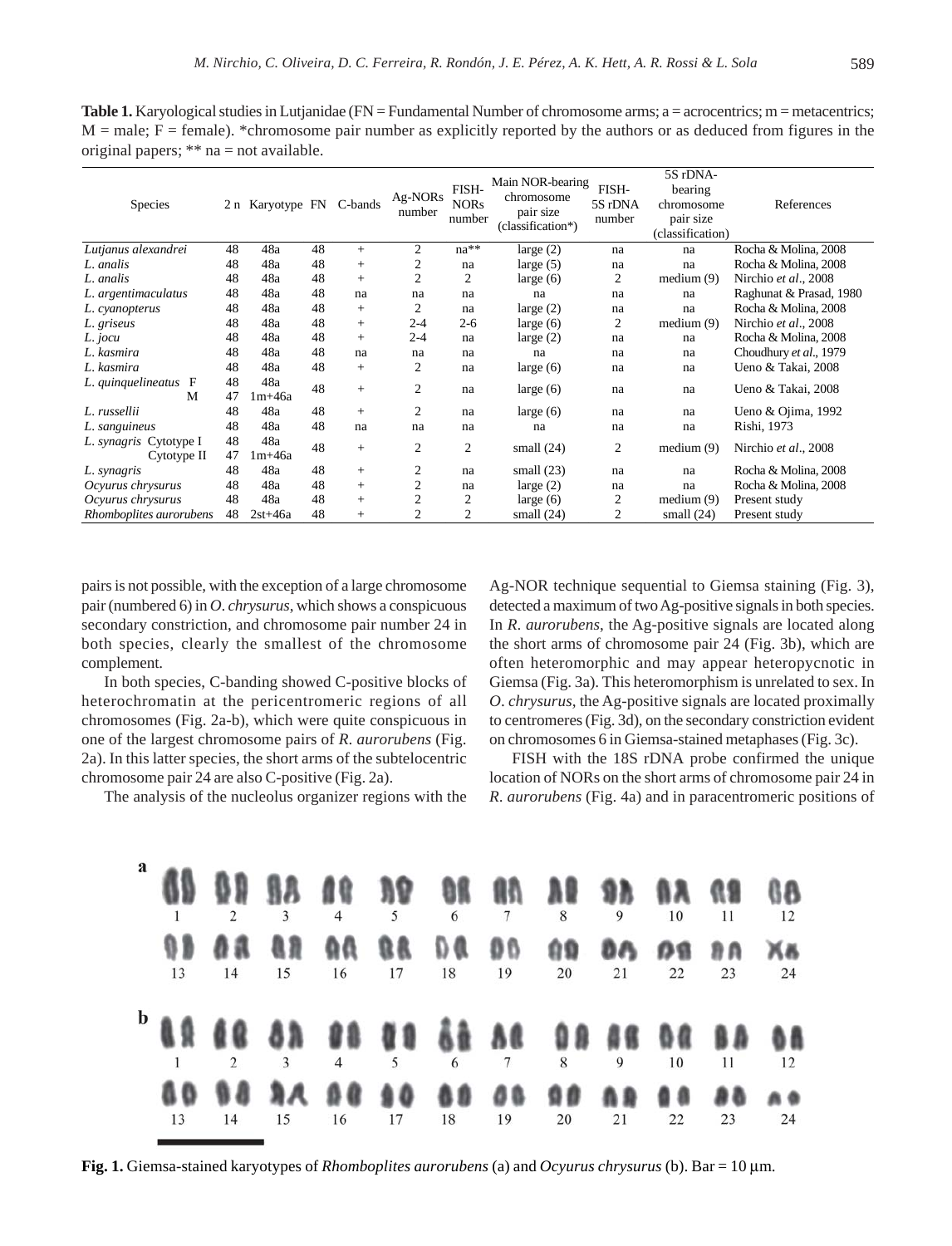

**Fig. 2.** C-banded metaphases of *Rhomboplites aurorubens* (a) and *Ocyurus chrysurus* (b). Arrows indicate chromosome pair 24. Asterisks indicate a large chromosome pair with conspicuous C-positive blocks.



**Fig. 3.** Metaphases of *Rhomboplites aurorubens* (a-b) and *Ocyurus chrysurus* (c-d) sequentially stained with Giemsa (left) and  $\text{AgNO}_3$  (right). Arrows indicate the NOR-bearing chromosomes.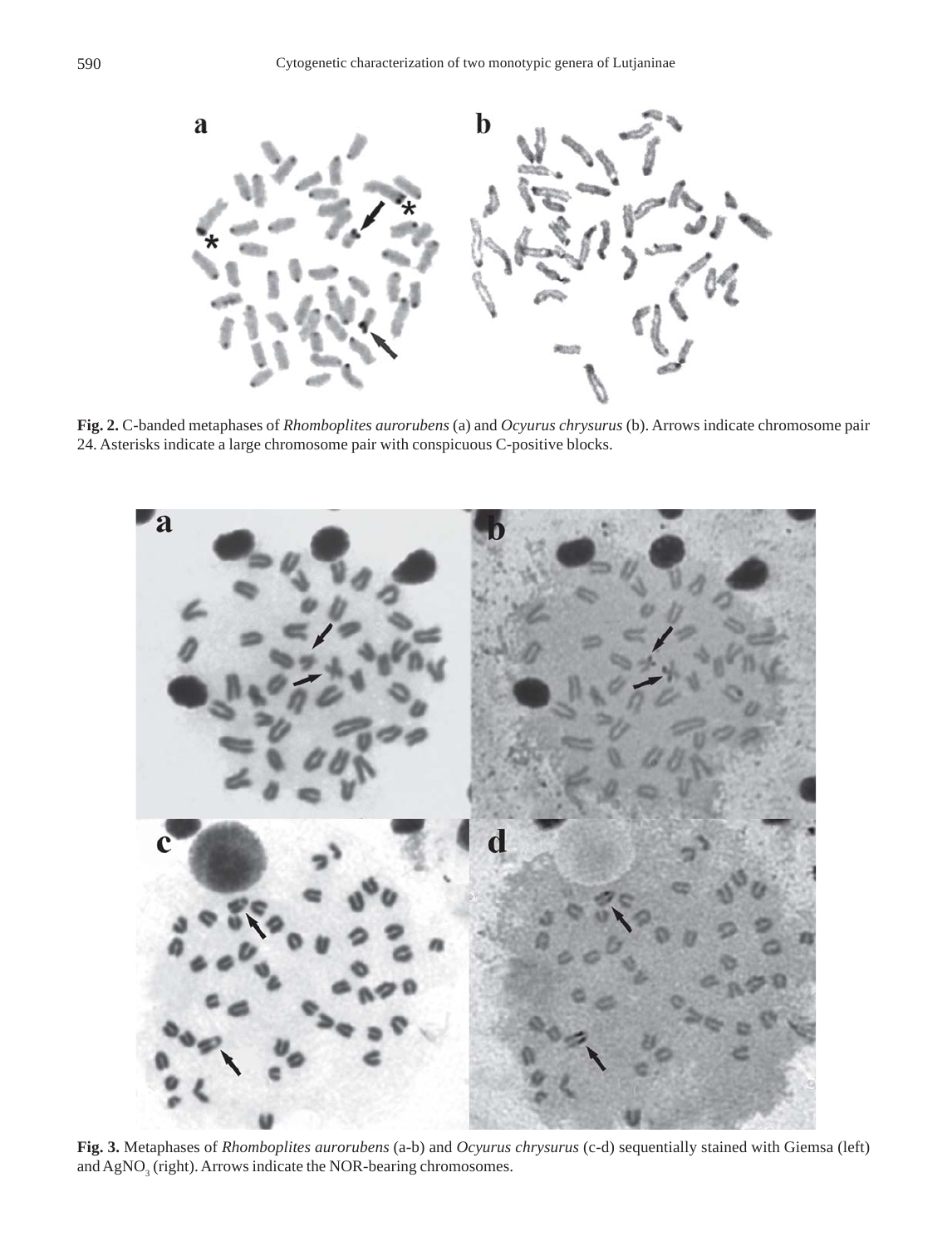chromosome pair number 6 in *O*. *chrysurus* (Fig. 4c). FISH with 5S rDNA produced one hybridization signal close to the centromere of the smallest subtelocentric chromosome pair in *R*. *aurorubens* (Fig. 4b) and the centromere of a mediumsized acrocentric chromosome pair in *O. chrysurus* (Fig. 4d). Thus, the double FISH (Fig. 4a-b) shows that both ribosomal gene clusters are located on the same chromosome pair in *R*. *aurorubens*.



**Fig. 4.** Metaphases of *Rhomboplites aurorubens* (a-b) and *Ocyurus chrysurus* (c-d) after FISH with 18S rDNA (left) and with 5S rDNA (right). Arrows indicate the NOR bearing chromosomes. Arrowheads indicate the 5S rDNA bearing chromosomes.

### **Discussion**

By adding the chromosome complement of *R*. *aurorubens*, reported in this study, to the Lutjanidae database, the number of the species of the family so far cytogenetically analysed rises to 13 (Table 1), out of the approximately 105 recognized species (Nelson, 2006).

The 48 all-acrocentrics karyotype here reported for the examined specimens of *O*. *chrysurus* is consistent with data reported by Rocha & Molina (2008) for specimens from the Brazilian north-eastern coast. This karyotype is shared by 10 out of the 13 species so far analyzed (Table 1). The second species reported in this paper, *R*. *aurorubens* shows instead a karyotype characterized by the presence of a subtelocentric chromosome pair, which is a novelty among the so far studied species of the family. The remaining two species, *Lutjanus quinquelineatus* (Ueno & Takai, 2008) and *L*. *synagris* (Nirchio *et al*., 2008), show Robertsonian rearrangements (Table 1), so that a reduction of the diploid number to 47 and a karyotype composed by 46 acrocentric chromosomes and one metacentric chromosome has been observed in males of *L*. *quinquelineatus* (Ueno & Takai, 2008), and in two out of the 21 examined specimens of *L*. *synagris* (Nirchio *et al*., 2008). Thus, in the former species, the Robertsonian rearrangement is related to the presence of a chromosomal sex determination mechanism, while in the latter it is apparently unrelated to sex and reflects an intra-specific chromosome polymorphism. It is worth noting that specimens of *L*. *synagris* from Brazil (Rocha & Molina, 2008) do not show any biarmed chromosome.

The pattern of the heterochromatin distribution observed in *O*. *chrysurus* and *R*. *aurorubens* confirms that a limited presence of heterochromatic blocks at the centromeres of all chromosomes is a general characteristic of Lutjanidae, as this pattern is shared by all the 11 species investigated in this sense (Table 1), including those species for which more than one population has been studied, such as *L*. *analis*, *L*. *synagris* (Nirchio *et al*., 2008; Rocha & Molina, 2008) and *O*. *chrysurus* (Rocha & Molina, 2008; this paper). This evidence suggests that heterochromatinization processes have not played an important role in the karyotypic evolution of Lutjanidae.

Regarding the number and location of the major ribosomal genes, in *O*. *chrysurus* and *R*. *aurorubens*, the silver staining, which generally detects those NORs which are active in the preceding interphase (Hubbel, 1985; Jimènez *et al*., 1988; Sánchez-Pina *et al*., 1984), produced results which overlap with those obtained by FISH with 18S rDNA, *i.e.*, two NOR sites were detected in both species, which show, however, different locations, on different chromosome pairs. It is useful to consider the obtained results together with the whole data set on nucleolar organizer regions in the family, mostly obtained by silver staining, in 11 species (Table 1). Most (nine) of the species show a single chromosome pair coding for major ribosomal genes. The remaining two species, *L*. *griseus* and *L*. *jocu*, show other variable NOR sites in addition to the main species-specific NOR-bearing chromosome pair.

The precise classification of chromosome pairs is difficult due to the small differences in chromosome size and to the absence of banding. However, in spite of this, at least three different main karyomorphs can be identified with certainty, which are summarized in Fig. 5. A group of seven species shows a large NOR-bearing chromosome pair and the NORs are located in a paracentromeric position. Different authors, in different studies (Table 1) have classified this chromosome pair as number 2, 5 or 6. However, in all species, in the Giemsa-stained metaphases this chromosome pair shows a large secondary constriction, corresponding to the NOR site, which may affect chromosome size and therefore its classification. Thus, pursuing a parsimonious criterion, this pair might be considered homeologous in this group of species (Fig. 5a). Two species, *L*. *synagris* and *R*. *aurorubens*, show NORs on the smallest chromosome pair, but their location is clearly different, representing therefore the two remaining karyomorphs. In *L*. *synagris* (Fig. 5b), NORs are located in a paracentromeric position of chromosome pair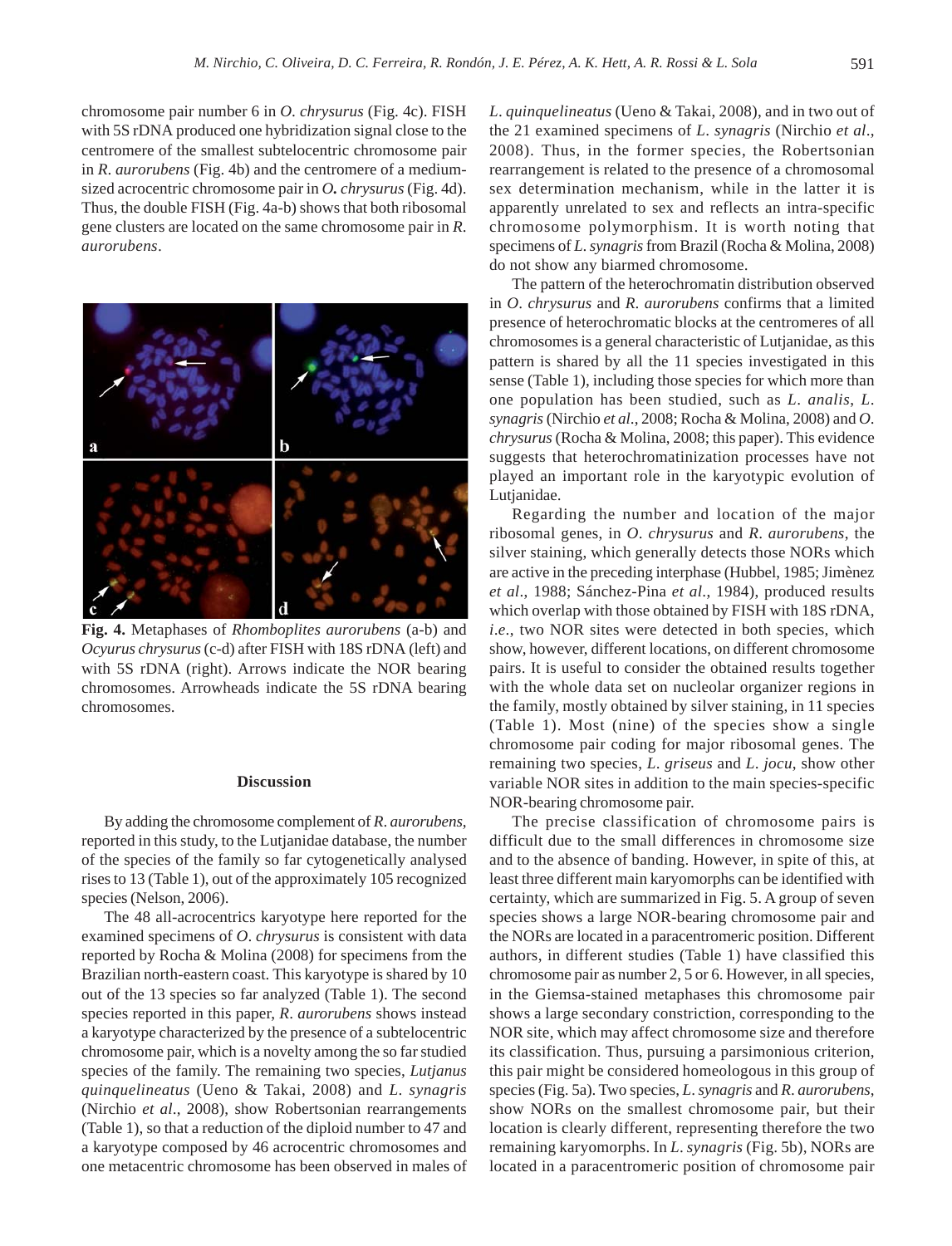# MMMMMMMtHMMMMMMMMMMMM h

**Fig. 5.** Idiograms reporting the major and minor ribosomal gene locations summarizing the three main karyomorphs (ac) identified in the species of Lutjanidae investigated so far. See text for details. Solid circles represent locations of 18S rDNA. Grey bars represent locations of 5S rDNA.

24 (Nirchio et *al*., 2008; numbered 23 by Rocha & Molina, 2008), whereas in *R*. *aurorubens* (Fig. 5c) NORs are located on the short arms of this same chromosome pair, which however is, differently from the other Lutjanidae species, the only one made by subtelocentrics in the chromosome complement.

Considering that the karyomorph of Fig. 5a is the most common in Lutjanidae and widespread in Perciformes, it could be tentatively assumed that this might reflect the plesiomorphic condition in the family from which karyotypes with additional NORs (*L*. *griseus*, Nirchio *et al*., 2008; *L*. *jocu*, Rocha & Molina, 2008) or with different locations of NORs (*L*. *synagris*, Fig. 5b, Nirchio *et al*., 2008; *R*. *aurorubens*, Fig. 5c, present paper) derived.

As far as the 5S rDNA sites are concerned, by adding the results here reported for *O*. *chrysurus* and *R*. *aurorubens*, data are available for only five species (Table 1). In *O*. *chrysurus*, the minor ribosomal genes show a number and location corresponding to those observed in the other three species that have been investigated so far, *Lutjanus analis*, *L*. *synagris* and *L*. *griseus* (Nirchio *et al*., 2008), *i*.*e*., a single site in a paracentromeric position of a medium-sized acrocentric chromosome pair, which might be homeologous in all of them, numbered as 9 in Table 1 and Fig. 5 (a, b). *Rhomboplites aurorubens* similarly shows a single pair of 5S rDNA bearing chromosomes. However, this pair is certainly different, being the smallest of the chromosome complement, where major ribosomal genes are co-located (Fig. 5c). The syntenic organization of 45S and 5S rDNA *loci* is quite uncommon in vertebrates and in fish in particular (Martins, 2007).

By framing these cytogenetic data within a systematic and phylogenetic context, some considerations concerning the validity of genus *Ocyurus* and the relationships among the Lutjaninae species can be made. There is a long term

debate regarding the validity of the genus *Ocyurus*. According to Domeier & Clarke (1992), the morphological characters in *Ocyurus*, which allows the separation of this genus from *Lutjanus*, are merely adaptations to a pelagic lifestyle. On the other hand, the numbers of morphological and meristic similarities among these genera are far greater. In addition, Domeier & Clarke (1992) and Loftus (1992), based on the evidence of natural and laboratory hybrids between *L*. *synagris* (and likely *L*. *griseus*) and *O*. *chrysurus*, claimed that *Ocyurus* probably does not represent a distinct evolutionary lineage from *Lutjanus*. Finally, according to Clarke *et al*. (1997), the resemblance of the larval forms also provides further evidence for the synonymization of the two genera.

Similar evidence, suggesting the synonymization of *Ocyurus* with *Lutjanus*, was obtained using molecular markers. In fact, in a phylogenetic study based on mitochondrial 12S rRNA and cytochrome b genes sequences of 14 species of snappers occurring in western Atlantic, Sarver *et al*. (1996) emphasized that the single most-parsimonious tree obtained from analysis of weighted characters placed *Ocyurus* in a clade with the red snapper group (*Lutjanus campechanus* and *L*. *vivanus*); whereas the strict consensus of the three most-parsimonious trees from the analysis of unweighted characters placed it in a polytomy with several species of *Lutjanus* and the monotypic genus *Rhomboplites*. In addition to these, recent mitochondrial data (16S rDNA and cytochrome b) obtained by Miller & Cribb (2007), who investigated phylogenetic relationships of Indo-Pacific snappers (27 species), with the inclusion of three western Atlantic snappers, showed that the genus *Lutjanus* is paraphyletic.

In this context, *O*. *chrysurus* shares the cytogenetic features shown by most of the species of *Lutjanus* from both the Indo-Pacific and western Atlantic Oceans, while *R*. *aurorubens* shows the most derived features. Therefore, the cytogenetic data here reported, while supporting the classification of *Rhomboplites* as a monotypic genus, do not rule out the inclusion of *Ocyurus chrysurus* into the genus *Lutjanus*.

Considering the more general picture of karyotype evolution in Perciformes, the presence of 48 chromosomes has been regarded as a primitive condition for this fish group (Accioly & Molina, 2008; Galetti Jr. *et al*., 2000, 2006). It can be stated, however, that there can be found both extreme karyotype conservativeness, as for example in the Haemulidae, as well as tendencies for karyotype differentiation, such as in Gobiidae (Molina, 2007). The marine family of Lutjanidae, including the species studied in this work, show a higher level of chromosomal stability, compared to closely related taxa such as Sparidae (Johnson, 1980; Orrell & Carpenter, 2004; Miller & Cribb, 2007), which shows higher levels of chromosomal diversification. Nevertheless, in spite of their morphologically conservative karyotype, when investigated for the finer cytogenetic features, Lutjaninae species were found to have undergone a certain degree of chromosome divergence.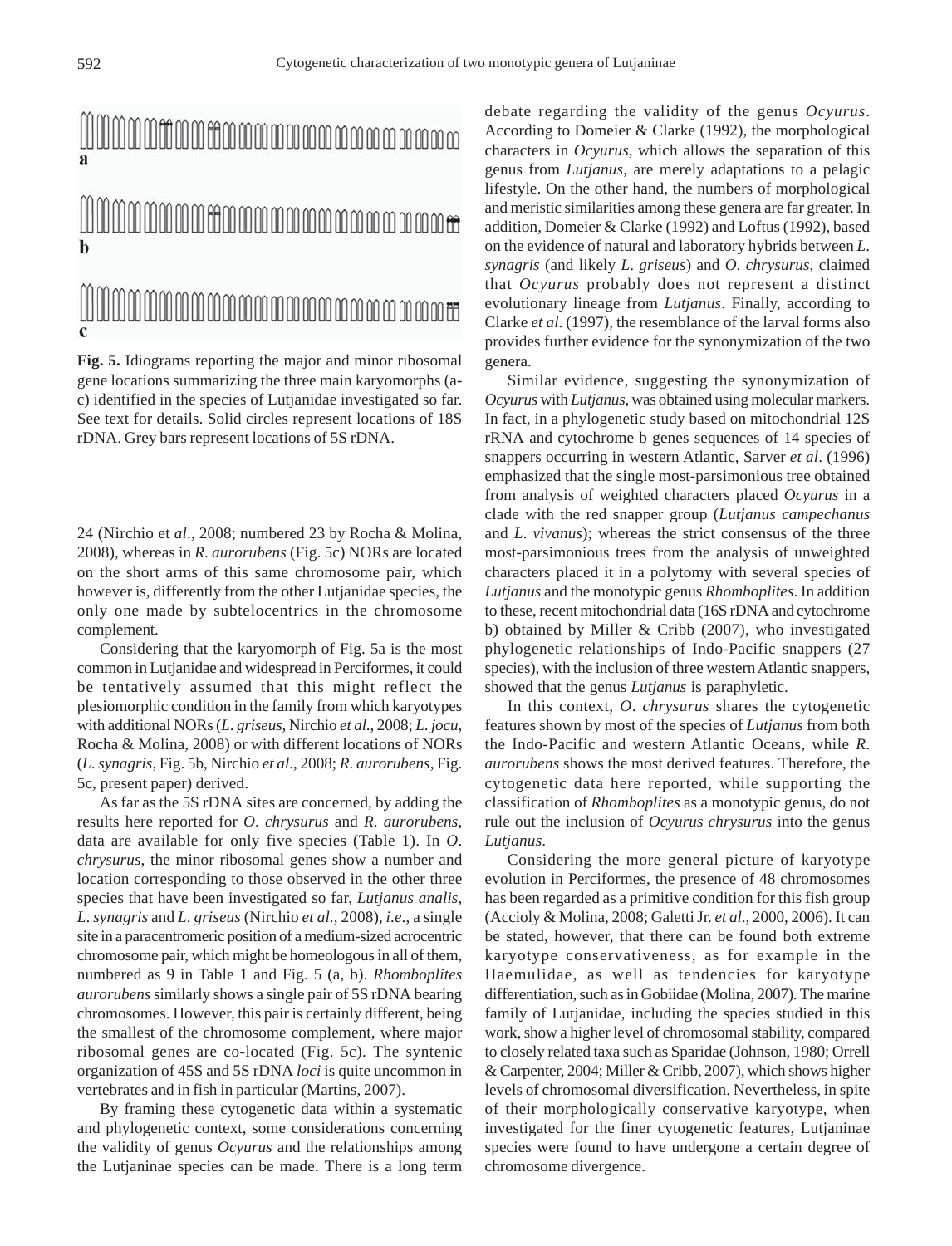#### **Acknowledgements**

Financial support was provided by Consejo de Investigación, Universidad de Oriente, Venezuela, by Fundação de Amparo à Pesquisa do Estado de São Paulo (FAPESP) Brazil and Conselho Nacional de Desenvolvimento Científico e Tecnológico (CNPq) Brazil and by the Italian Ministry of Instruction, University and Research (MIUR).

### **Literature Cited**

- Accioly, I. V. & W. F. Molina. 2008. Cytogenetic studies in Brazilian marine Sciaenidae and Sparidae fishes (Perciformes). Genetics and Molecular Research, 7(2): 358-370.
- Allen, G. R. 1985. FAO species catalogue. Volume 6. Snappers of the world. An annotated and illustrated catalogue of lutjanid species known to date. FAO Fisheries Synopsis, 6(125): 1- 208.
- Anderson, W. D. Jr. 1967. Field guide to the snappers (Lutjanidae) of the western Atlantic. United States Fish and Wildlife Service Circular, 252: 1-14.
- Cervigón, F. 1993. Los Peces Marinos de Venezuela. Volumen II. Caracas, Fundación Científica Los Roques, 499p.
- Choudhury, R. C., R. Prasad & C. C. Das. 1979. Chromosomes of six species of marine fishes. Caryologia, 32(1): 15-21.
- Chow, S. & P. J. Walsh. 1992. Biochemical and morphometric analyses for phylogenetic relationships between seven snapper species (Subfamily: Lutjaninae) of the western Atlantic. Bulletin of Marine Science, 50: 508-519.
- Clarke, M. E., M. L. Domeier & W. A. Laroche. 1997. Development of larvae and juveniles of the mutton snapper (*Lutjanus analis*), lane snapper (*Lutjanus synagris*) and yellowtail snapper (*Lutjanus chrysurus*). Bulletin of Marine Science, 61(3): 511- 537.
- Davis, W. P. & R. S. Birdsong. 1973. Coral reef fishes which forage in the water column. A review of their morphology, behaviour, ecology and evolutionary implications. Helgolaender Wissenschaftliche Meeresuntersuchungen, 24: 292-306.
- Domeier, M. L. & M. E. Clarke. 1992. A laboratory produced hybrid between *Lutjanus synagris* and *Ocyurus chrysurus* and a probable hybrid between *L. griseus* and *O. chrysurus* (Perciformes: Lutjanidae). Bulletin of Marine Science, 50(3): 501-507.
- Foresti, F., C. Oliveira & L. F. Almeida-Toledo. 1993. A method for chromosome preparations from large specimens of fishes using in vitro short treatment with colchicine. Experientia, 49: 810-813.
- Froese, R. & D. Pauly. 2008. FishBase. World Wide Web electronic publication. Available from: http://www.fishbase.org/ (Accessed in December, 2008).
- Galetti, P. M. Jr., C. T. Aguilar & W. F. Molina. 2000. An overview of marine fish cytogenetics. Hydrobiologia, 420: 55-62.
- Galetti, P. M. Jr., W. F. Molina, P. R. A. M. Affonso & C. T. Aguilar. 2006. Assessing genetic diversity of Brazilian reef fishes by chromosomal and DNA markers. Genetica, 126: 161- 177.
- Howell, W. M. & D. A. Black. 1980. Controlled silver staining of nucleolus organizer regions with a protective colloidal developer: a 1-step method. Experientia, 3: 1014-1015.
- Hubbel, H. R. 1985. Silver staining as an indicator of active ribosomal genes. Stain Technology, 60: 285-294.
- Jiménez, R., M. Burgos & R. Diaz de La Guardia. 1988. A study of the silver staining significance in mitotic NORs. Heredity, 60: 125-127.
- Johnson, G. D. 1980. The limits and relationships of the Lutjanidae and associated families. Bulletin Scripps Institution of Oceanography, 24: 1-11
- Lee, M. R. & F. F. B. Elder. 1980. Yeast stimulation of bone marrow mitosis for cytogenetic investigations. Cytogenetics and Cell Genetics*,* 26: 36-40.
- Loftus, W. F. 1992. *Lutjanus ambiguus* (Poey), a natural intergeneric hybrid of *Ocyurus chrysurus* (Bloch) and *Lutjanus synagris* (Linnaeus). Bulletin of Marine Science, 50: 489-500.
- Martins, C. 2007. Chromosomes and repetitive DNAs: a contribution to the knowledge of fish genome. Pp. 421-454. In: Pisano E., C. Ozouf-Costaz, F. Foresti & B. G. Kapoor (Eds.). Fish Cytogenetics. Enfield, Science Publishers, 502p.
- Martins, C. & P. M. Galetti Jr. 1999. Chromosomal localization of 5S rDNA genes in *Leporinus* fish (Anostomidae, Characiformes). Chromosome Research, 7(5): 363-367.
- Miller, T. L. & T. H. Cribb. 2007. Phylogenetic relationships of some common Indo-Pacific snappers (Perciformes: Lutjanidae) based on mitochondrial sequences, with comments on the taxonomic position of the Caesioninae. Molecular Phylogenetics and Evolution, 44: 450-460.
- Molina W. F. 2007. Chromosomal changes and stasis in marine fish groups. Pp. 69-110. In: Pisano, E., C. Ozouf-Costaz, F. Foresti & B. G. Kapoor (Eds.). Fish Cytogenetics. Enfield, Science Publishers, 502p.
- Nelson, J. S. 2006. Fishes of the World. New York, John Wiley and Sons Inc., 601p.
- Nirchio, M., R. Rondon, J. E. Pérez, C. Oliveira, I. A. Ferreira, C. Martins, L. Sola & A. R. Rossi. 2008. Cytogenetic studies in three species of *Lutjanus* (Perciformes: Lutjanidae, Lutjaninae) from the Isla Margarita, Venezuela. Neotropical Ichthyology, 6(1): 101-108.
- Orrell, T. M. & K. E. Carpenter. 2004. A phylogeny of the fish family Sparidae (porgies) inferred from mitochondrial sequence data. Molecular Phylogenetics and Evolution, 32: 425-434.
- Pinkel, D., T. Straume & J. W. Gray. 1986. Cytogenetic analysis using quantitative, high-sensitivity, fluorescence hybridization. Proceedings of the National Academy of Sciences, 83: 2934- 2938.
- Raghunath, P. & R. Prasad. 1980. Chromosomes of six marine percoids from the Indian Sea. Indian Biologist, 11: 9-12.
- Rishi, K. K. 1973. A preliminary report on the karyotypes of eighteen marine fishes. Research Bulletin of the Panjab University, 24: 161-162.
- Rocha, E. C. & W. F. Molina. 2008. Cytogenetic analysis in western Atlantic snapper (Perciformes, Lutjanidae). Genetics and Molecular Biology, 31: 461-463.
- Sambrook, J. & D. W. Russell. 2001. Molecular Cloning: A Laboratory Manual. New York, Cold Spring Harbor Laboratory, 999p.
- Sánchez-Pina, M. A., F. J. Medina, M. M. Fernández-Gómez & M. C. Risueno. 1984. Ag-NOR proteins are present when transcription is impaired. Biology of the Cell, 5: 199-202.
- Sarver, S. K., D. W. Freshwater & P. J. Walsh. 1996. Phylogenetic relationships of Western Atlantic snappers (Family Lutjanidae) based on mitochondrial DNA sequences. Copeia, 1996(3): 715- 721.
- Sumner, A. T. 1972. A simple technique for demonstrating centromeric heterochromatin. Experimental Cell Research, 75: 304-306.